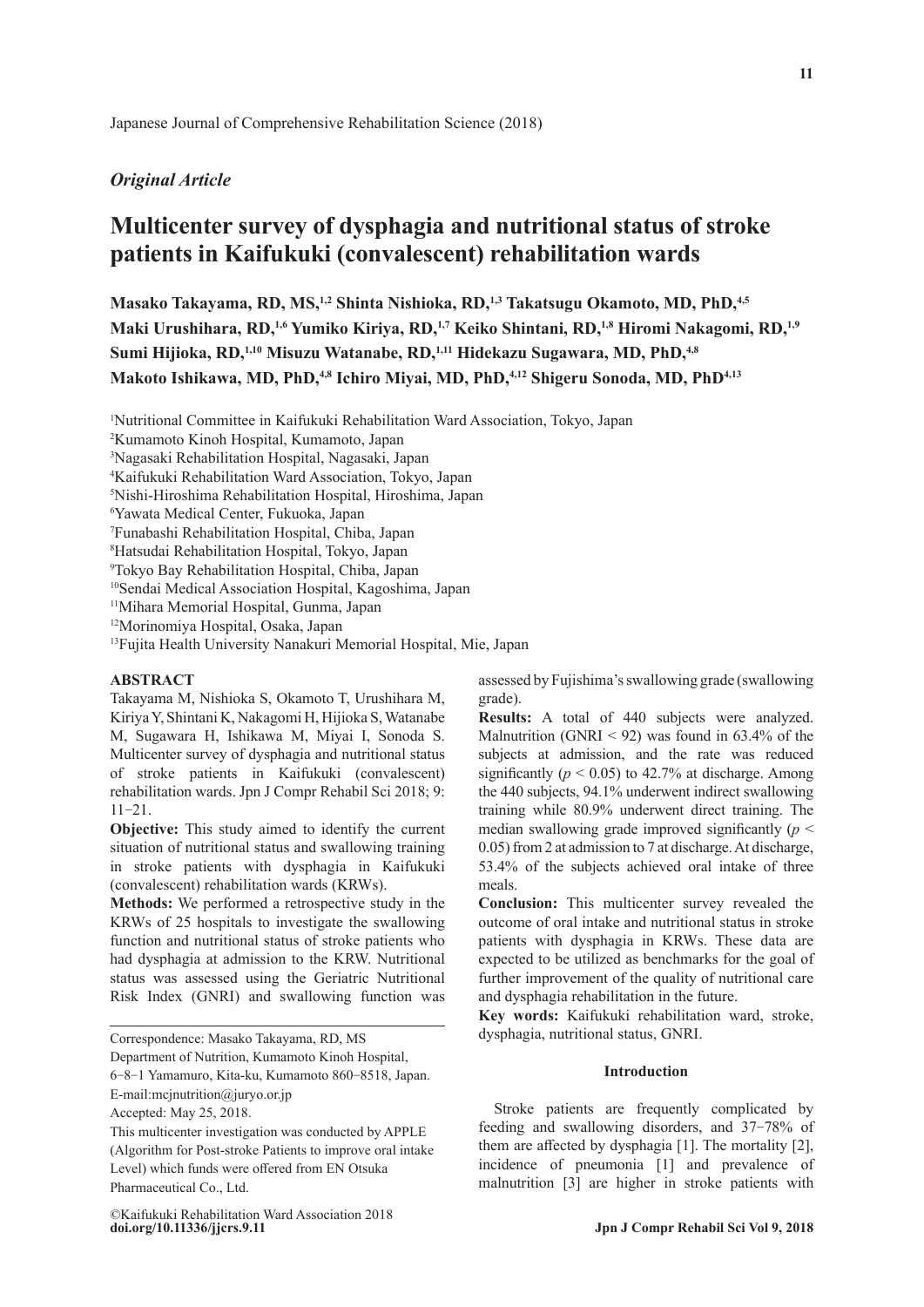dysphagia compared to those without dysphagia. Therefore, indirect and direct swallowing training aiming to improve swallowing function is indispensable in these patients. A considerable number of patients have residual dysphagia even after acute phase treatment. In Japan, 5.1% of the patients require nasogastric tube and 1.4% have gastrostomy at the time when they are admitted to Kaifukuki (convalescent) rehabilitation wards (KRWs) [4]. To help these patients acquire oral intake, it is necessary to implement swallowing training in the KRWs, a system which is unique to Japan.

Furthermore, 6.1-62% of stroke patients are complicated by malnutrition [6]. Patients with poor nutritional status after stroke have low survival rate and low rate of independence in everyday activities [7], indicating the need for early nutritional assessment and nutritional intervention. Our previous study showed that among elderly patients admitted to KRWs, 43.5% had malnutrition, and that malnutrition at admission was an independent factor that impeded improvement of activities of daily living and rate of discharge to home [8]. Therefore, for stroke patients in the convalescent stage, it is important to conduct swallowing training simultaneous to nutritional management.

On the other hand, there are few reports on the changes in swallowing function and nutritional status in stroke patients with dysphagia during KRW stay. A single facility study reported that 36.8% of stroke patients on enteral nutrition were capable of oral intake. However, there is no report of multicenter study.

We studied stroke patient who had dysphagia at the time of admission to KRW to investigate the rate of malnutrition at admission and at discharge as well as the situation of swallowing function and training. In this research, data collection was conducted by the Kaifukuki Rehabilitation Ward Association based on a contract research agreement with EN Otsuka Pharmaceutical Co. Ltd., and statistical analysis was conducted by the APPLE (Algorithm for Post-stroke Patients to improve oral intake Level) research team.

## **Methods**

## **1. Study design and data collection**

This research was a retrospective study conducted in 25 affiliated facilities of the directors of Kaifukuki Rehabilitation Ward Association (survey facilities). Among stroke patients who had admission and discharge medical records for the past two years dating back from the time of survey, those in whom oral intake alone was not possible or not adequate for nutritional management at the time of admission were included. In February 2013, survey forms were sent to the 25 survey facilities to collect the data of a maximum of 30 patients per facility. The data from 684 patients

were collected. Among the 684 patients, patients with swallowing grade 7 or above or missing swallowing data at the time of admission, patients with a duration between stroke onset and KRW admission longer than 60 days, patients with length of KRW stay longer than 180 days, and patients who were managed nutritionally by oral intake only or intravenous route only were excluded from analysis.

The following clinical data at admission were extracted: (1) patient background data [age, gender, diagnosis, stroke lesion, stroke history, modified Rankin-Scale (mRS), functional independence measure (FIM), and days from stroke onset to KRW admission], (2) nutrition-related data [height, weight, energy and protein intake, route of nutrition administration, serum albumin, total protein, Geriatric Nutritional Risk Index (GNRI)], (3) swallowing-related data (swallowing grade, swallowing assessment and training provided by previous doctor, and status of gastrostomy placed by previous doctor).

The following clinical data at discharge were extracted: (1) nutrition-related data (weight, energy and protein intake, serum albumin, total protein, GNRI), (2) swallowing-related data (swallowing grade, status of indirect and direct swallowing training, status and time to start of oral intake, status and time to start of oral intake of three meals, status of gastrostomy placement and removal during hospital stay, status of onset of pneumonia).

The GNRI which was used as the nutritional indicator in this study was developed for elderly persons [10]. The GNRI has been reported to be related to mortality, rate of complications, and physical indicators such as grip strength [10-13]. The GNRI was calculated from the following equation.

GNRI =  $[14.89 \times \text{serum albumin (g/dL)]} + [41.7 \times$ actual body weight (kg)/ideal body weight (kg)]

Based on the calculated index, patients were classified into four groups: severe malnutrition (GNRI < 82), moderate malnutrition (GNRI 82 to < 92), mild malnutrition (GNRI 92 to  $\leq$  98), and no malnutrition  $(GNRI > 98)$ . The cutoff of malnutrition was set at 92 as reported previously [12].

Fujishima's swallowing grade which was used to assess swallowing function in this survey is one of the scales to classify the severity of dysphagia. This tool is a 10-grade scale scored from grade 1 (swallowing difficult or not possible, not indicated for swallowing training) to grade 10 (normal swallowing function) [14]. Grades 1 to 3 were assessed as severe dysphagia, grades 4 to 6 as moderate, 7 to 9 as mild, and grade 10 as normal. Patients capable of oral intake of three meals were grade 7 or above. Therefore, in the present study, patients with grade 7 or above were assessed as capable of oral intake of three meals.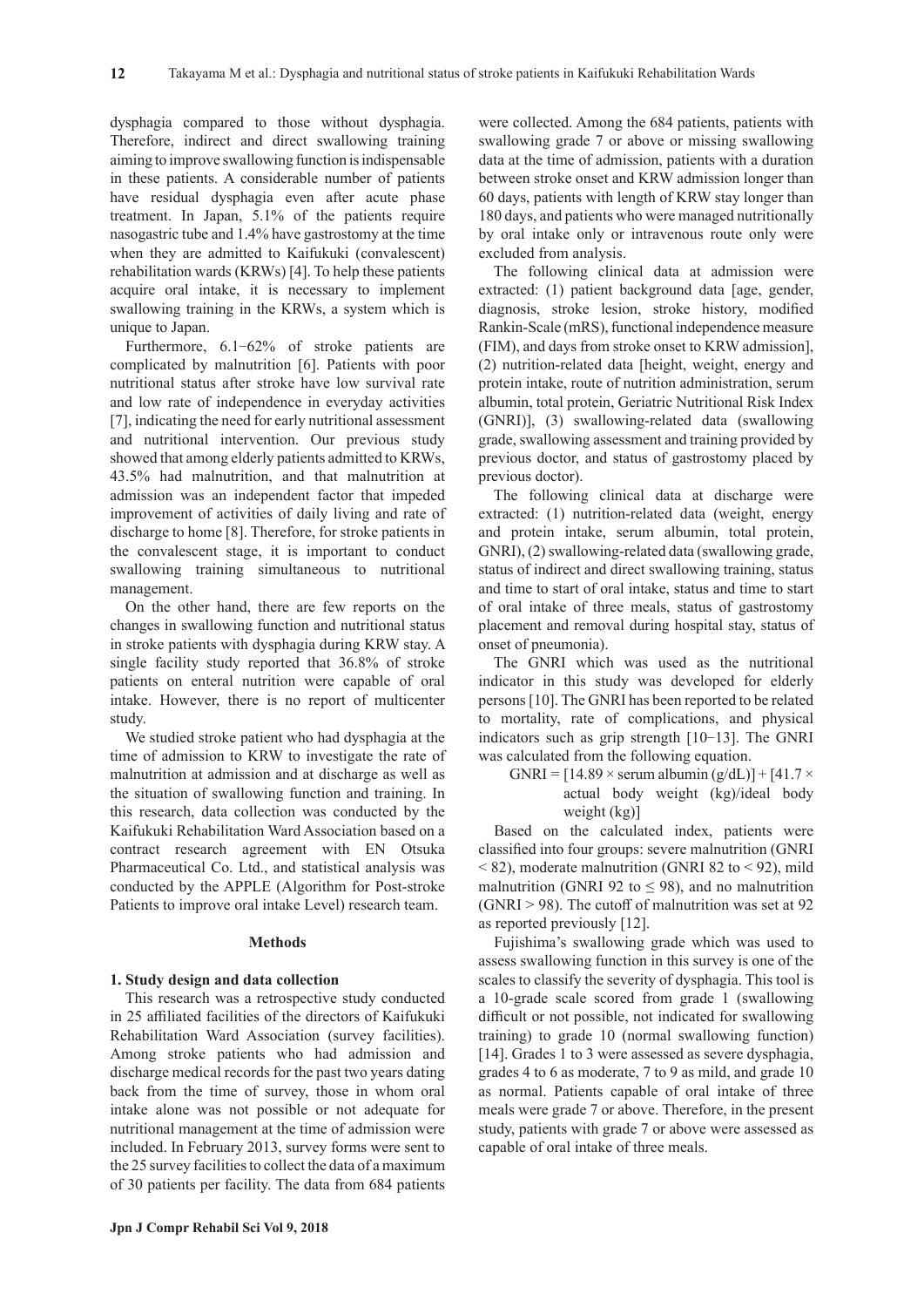## **2. Ethical consideration**

This research was designed in accordance with Declaration of Helsinki. The study was conducted after being approved by the ethics committee of Hatsudai Rehabilitation Hospital. At the survey facilities, data were anonymized to render them unidentifiable and entered in the survey forms, which were sent back to the study secretariat. The comprehensive consent form during admission included the use of clinical data in research.

## **3. Statistical analysis**

All statistical analyses were performed by the SPSS Statistics, version 21 (IBM Corporation, Tokyo). Normally distributed data were presented as mean  $\pm$ standard deviation, and non-normally distributed data were expressed as median and 25 and 75 percentile. Admission and discharge data for nutrition-related items and swallowing-related items were compared using paired *t*-test for normally distributed data, by Wilcoxon signed rank test for non-normally distributed data, and by McNemar's test for binomial variables. In stratified analyses, subjects were divided by infarct lesion (supratentorial lesion or infratentorial lesion) and stroke history (first stroke or recurrent stroke) for comparison of admission and discharge data, swallowing grade at admission and at discharge as well as onset of pneumonia, and analyzed by chisquared test. In all the tests, a *p* value less than 0.05 was considered significant.

#### **Results**

## **1. Analysis of all subjects**

Among 684 patients, 244 who met the exclusion criteria were excluded from analysis. Consequently, 440 subjects constituted the total analysis set (Fig. 1).

The background data of the subjects are shown in Table 1. The mean age was  $74.1 \pm 11.5$  years, and females constituted 38.9%. The median time from stroke onset to admission was 40 days. The most frequent diagnosis was hypertensive cerebral hemorrhage, followed by cardiogenic infarction and other cerebral infarctions. Supratentorial lesions constituted over 70% of the lesions. As for history of previous stroke, the majority of the patients (66.1%) had the first stroke, while approximately 30% of the patients had one or more stroke history in the past. Swallowing function assessment and training were conducted in acute hospitals in approximately 50% of the patients.

Table 2 shows the changes in nutrition-related variables. Body weight at admission was  $52.1 \pm 10.8$ kg, and  $23.0\%$  were underweight (BMI < 18.5) while 8.4% were overweight (BMI > 25). At admission, nutrition was managed most frequently by nasogastric tube (55.9%) while the frequencies of gastrostomy and intermittent tube feeding were similar. Sixty-six patients had a gastrostomy placed during the acute phase, 6 of whom had the gastrotomy removed while in the KRWs because there was no longer a need. On the other hand, 76 patients had a gastrotomy placed during stay in KRW.

For nutritional assessment at admission based on GNRI, 63.4% were assessed as showing moderate to severe malnutrition. When comparing the data at admission and at discharge, energy and protein intake increased significantly. Serum albumin level also increased significantly. The proportion of moderate to severe malnutrition decreased significantly to 42.7%. On the other hand, the proportion of underweight patients increased significantly from 23.0% to 27.3%.

Tables 3 and 4 show the swallowing-related variables. Median swallowing grade was 2 at admission and increased significantly to 7 at discharge, and 53.4% of



**Figure 1.** Flowchart of subject selection.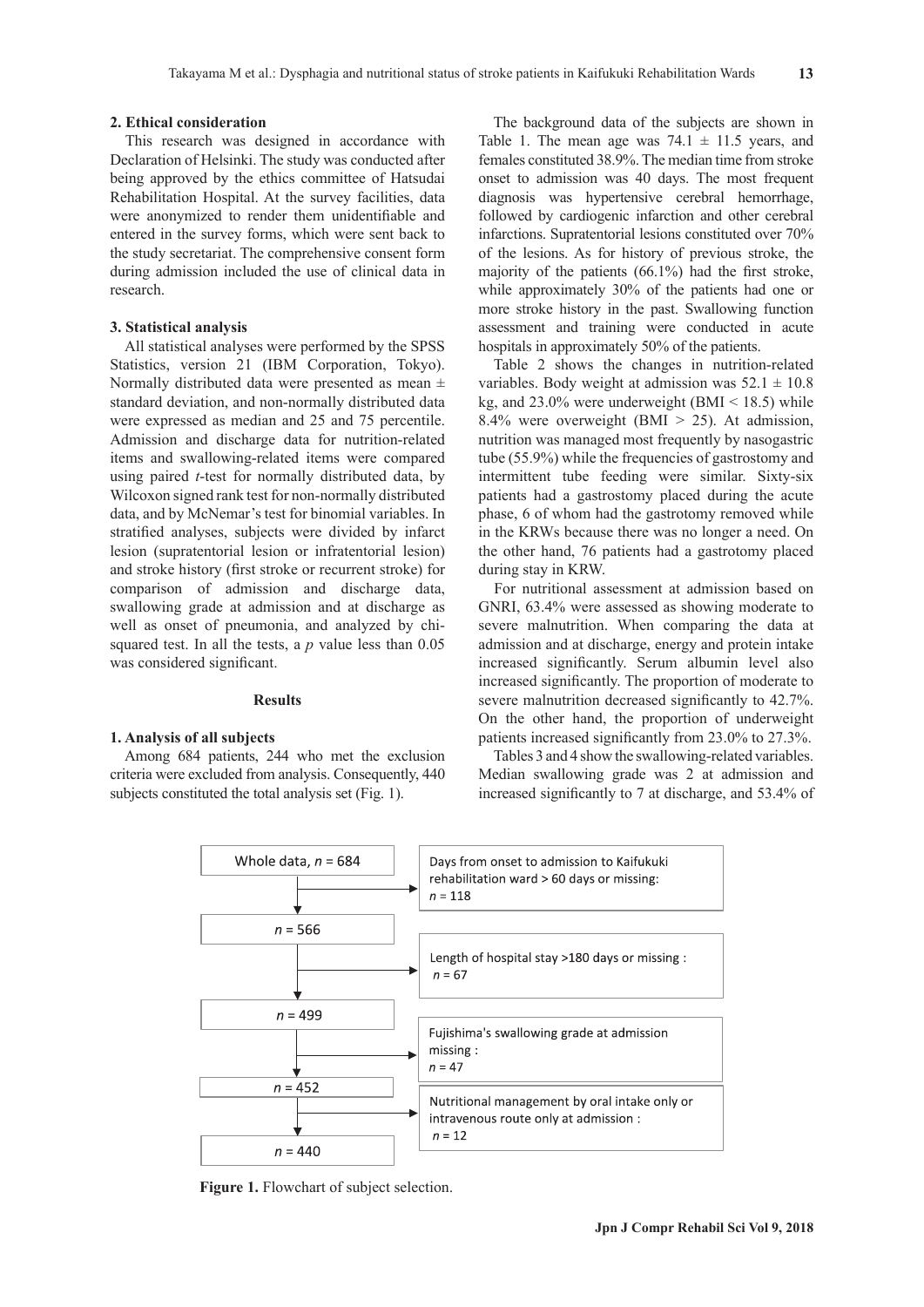| Table 1. Characteristics of subjects. |  |
|---------------------------------------|--|

|                                                            | $\boldsymbol{n}$ |                    |
|------------------------------------------------------------|------------------|--------------------|
| Age, years (mean $\pm$ SD)                                 | 440              | $74.1 \pm 11.5$    |
| Gender, $n$ (%)                                            |                  |                    |
| Male                                                       |                  | 269(61.1)          |
| Female                                                     |                  | 171(38.9)          |
| Diagnosis, $n$ (%)                                         |                  |                    |
| Lacunar infarction                                         |                  | 14(3.2)            |
| Atherothrombotic infarction                                |                  | 55(12.5)           |
| Cardiogenic infarction                                     |                  | 78(17.7)           |
| Other cerebral infarctions                                 |                  | 75(17.0)           |
| Hypertension cerebral hemorrhage                           |                  | 128(29.1)          |
| Other cerebral hemorrhage                                  |                  | 49(11.1)           |
| Subarachnoid hemorrhage                                    |                  | 31(7.0)            |
| Others / Unknown                                           |                  | 9(2.0)             |
| Missing                                                    |                  | 1(0.2)             |
| Infarct lesion, $n$ (%)                                    |                  |                    |
| Supratentorial lesion                                      |                  | 317(72.0)          |
| Infratentorial lesion                                      |                  | 80(18.2)           |
| $Supra + infratentorial$                                   |                  | 8(1.8)             |
| Unknown                                                    |                  | 31(7.0)            |
| Missing                                                    |                  | 4(0.9)             |
| Previous stroke, $n$ (%)                                   |                  |                    |
| None                                                       |                  | 291(66.1)          |
| Once                                                       |                  | 101(23.0)          |
| Twice or more                                              |                  | 37(8.4)            |
| Unknown                                                    |                  | 10(2.3)            |
| Missing                                                    |                  | 1(0.2)             |
| Pre-stroke mRS                                             | 407              | $0(0-2)$           |
| median (25-75 percentile)                                  |                  |                    |
| mRS at KRW admission                                       | 422              | $5(4-5)$           |
| median (25-75 percentile)                                  |                  |                    |
| Swallowing function assessment by previous doctor, $n$ (%) |                  |                    |
| Yes                                                        |                  | 231(52.5)          |
| No                                                         |                  | 60(13.6)           |
| Unknown                                                    |                  | 149(33.9)          |
| Swallowing training by previous doctor, $n$ (%)            |                  |                    |
| None                                                       |                  | 68(15.5)           |
| Indirect training                                          |                  | 84(19.1)           |
| Direct training                                            |                  | 20(4.5)            |
| Indirect $+$ direct training                               |                  | 120(27.3)          |
| Unknown                                                    |                  | 147(33.4)          |
| Missing                                                    |                  | 1(0.2)             |
| FIM at KRW admission                                       |                  |                    |
| median (25-75 percentile)                                  |                  |                    |
| Motor                                                      | 438              | $13(13-18)$        |
| Cognitive                                                  | 439              | $9(6-15)$          |
| Days from onset to KRW admission                           | 440              | $40(27-50)$        |
| median (25-75 percentile)                                  |                  |                    |
| Days of KRW stay                                           | 440              | $135(99 - 160.75)$ |
| median (25-75 percentile)                                  |                  |                    |
| Tracheotomy at admission, $n$ (%)                          |                  |                    |
| Yes                                                        |                  | 31(7.0)            |
| No                                                         |                  | 409(93.0)          |
| Sputum suction at admission, $n$ (%)                       |                  |                    |
| Yes                                                        |                  | 274(62.3)          |
| No                                                         |                  | 151(34.3)          |
| Missing                                                    |                  | 15(3.4)            |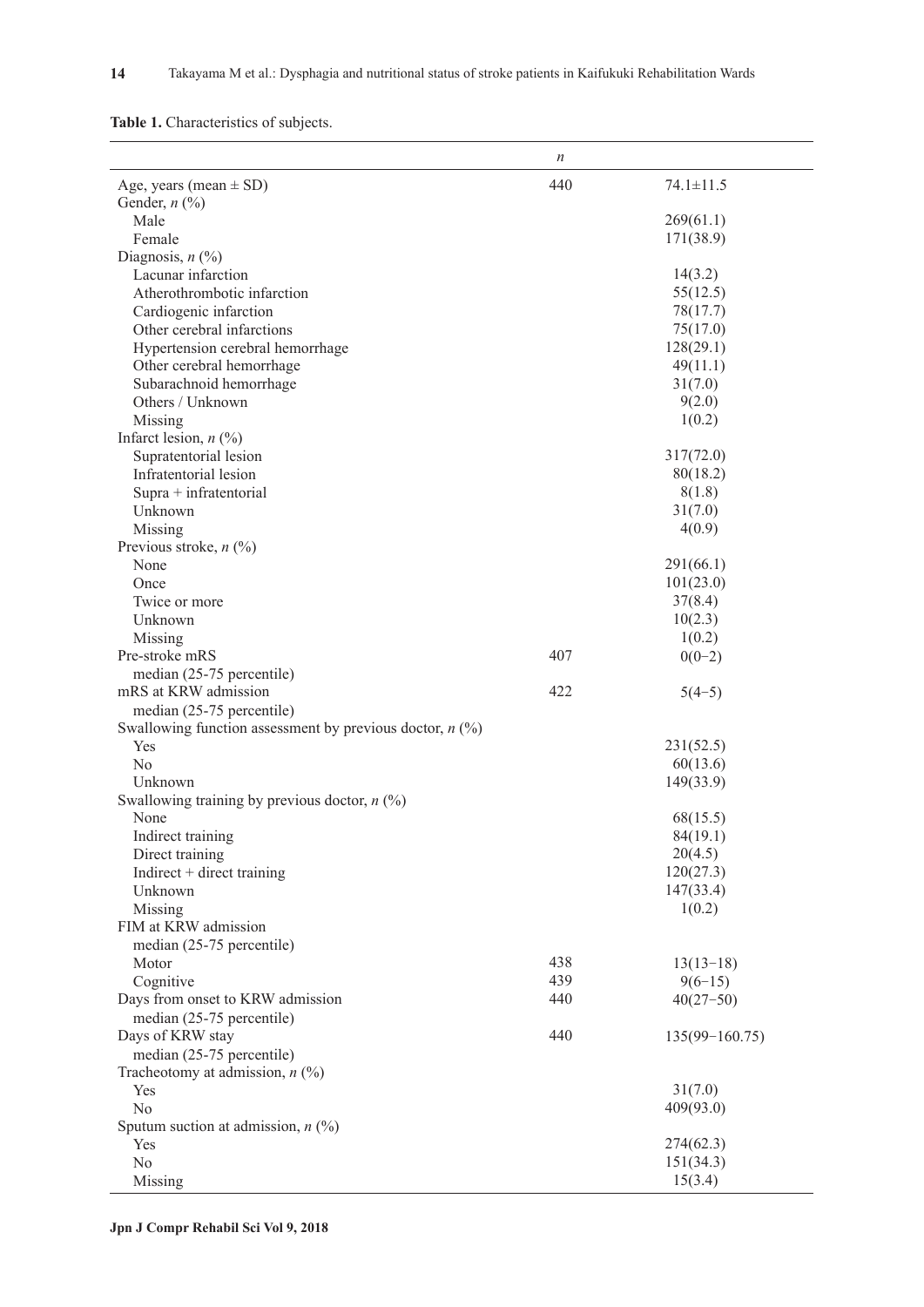|                                                   | $\mathbf n$ | At admission         | At discharge                      | $p$ value               |
|---------------------------------------------------|-------------|----------------------|-----------------------------------|-------------------------|
| Height, cm (mean $\pm$ SD)                        | 432         | 158.3±9.9            |                                   |                         |
| Body weight, kg (mean $\pm$ SD)                   | 400         | $52.1 \pm 10.8$      | $50.8 + 9.8$                      | $< 0.001*$              |
| Energy intake, kcal                               | 418         | $1,200(1,200-1,320)$ | $1,400(1,200-1,600) \le 0.001$ ** |                         |
| median (25-75 percentile)                         |             |                      |                                   |                         |
| Protein intake, g                                 | 399         | $51.1(48.0 - 60.0)$  | $59.0(48.0 - 66.0)$ < 0.001**     |                         |
| median (25-75 percentile)                         |             |                      |                                   |                         |
| Nutritional indicator, $g/dL$ (mean $\pm$ SD)     |             |                      |                                   |                         |
| Serum albumin                                     | 347         | $3.3 \pm 0.5$        | $3.5 \pm 0.5$                     | $< 0.001*$              |
| Total protein                                     | 311         | $6.6 \pm 0.6$        | $6.6 \pm 0.6$                     | $0.782*$                |
| Severity of malnutrition, $n$ (%)                 |             |                      |                                   | $< 0.001$ <sup>†1</sup> |
| Severe: GNRI <82                                  |             | 99(22.5)             | 52(11.8)                          |                         |
| Moderate: GNRI 82 - < 92                          |             | 180(40.9)            | 136(30.9)                         |                         |
| Mild: GNRI 92 - < 98                              |             | 93(21.1)             | 100(22.7)                         |                         |
| None: GNRI >98                                    |             | 34(7.7)              | 39(8.9)                           |                         |
| Missing                                           |             | 34(7.7)              | 113(25.7)                         |                         |
| BMI category, $n$ (%)                             |             |                      |                                   | $0.006^{*2}$            |
| Underweight: <18.5                                |             | 101(23.0)            | 120(27.3)                         |                         |
| Normal: 18.5 - < 25                               |             | 278(63.2)            | 258(58.6)                         |                         |
| Overweight: >25                                   |             | 37(8.4)              | 27(6.1)                           |                         |
| Missing                                           |             | 24(5.5)              | 35(8.0)                           |                         |
| Nutrition management method, $n$ (%)              |             |                      |                                   |                         |
| Nasogastric tube                                  |             | 246(55.9)            |                                   |                         |
| Gastrostomy                                       |             | 57(13.0)             |                                   |                         |
| Intermittent tube feeding                         |             | 53(12.0)             |                                   |                         |
| Combination of methods                            |             | 84(19.1)             |                                   |                         |
| Gastrostomy placement by previous doctor, $n$ (%) |             |                      |                                   |                         |
| Yes                                               |             | 66(15.0)             |                                   |                         |
| N <sub>o</sub>                                    |             | 372(84.5)            |                                   |                         |
| Missing                                           |             | 2(0.5)               |                                   |                         |
| Gastrostomy removal after admission, $n$ (%)      |             |                      |                                   |                         |
| Yes                                               |             | 6(9.1)               |                                   |                         |
| No                                                |             | 57(86.4)             |                                   |                         |
| Missing                                           |             | 3(4.5)               |                                   |                         |
| Gastrostomy placement after admission $(\%)$      |             |                      |                                   |                         |
| Yes                                               |             | 76(20.4)             |                                   |                         |
| No                                                |             | 296(79.6)            |                                   |                         |

\*Paired *t*-test

\*\*Wilcoxon signed rank test

†1 GNRI <92 vs. ≥92, McNemar's test (*n* = 312)

†2 BMI <18.5 vs. ≥18.5, McNemar's test (*n* = 393)

the patients achieved oral intake of three meals. Indirect swallowing training was implemented in 94.1% of the patients, and direct training in 80.9%. Food for oral intake was provided to 66.6% of the patients. Median time from admission to start of oral intake was 15 days, and to oral intake of three meals was 34 days. Onset of pneumonia was found in 21.8% of the patients, 90% of these cases were suspected to be aspiration pneumonia by attending doctors because the possibility of aspiration pneumonia could not be excluded.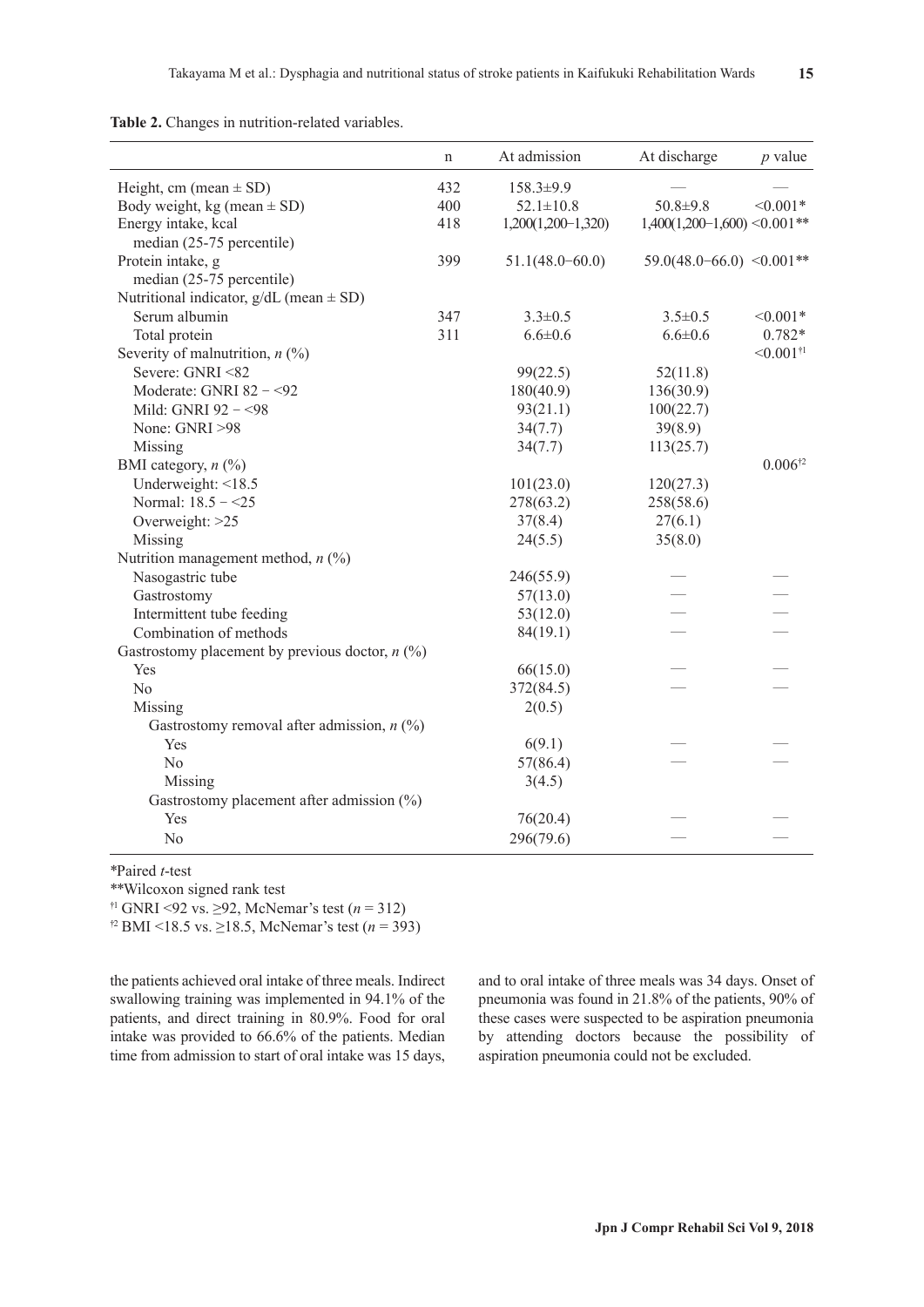|                                           | $\boldsymbol{n}$ | At admission | At discharge | $p$ value     |
|-------------------------------------------|------------------|--------------|--------------|---------------|
| Fujishima's swallowing grade              | 429              | $2(2-3)$     | $7(3-8)$     | $\leq 0.001*$ |
| median (25-75 percentile)                 |                  |              |              |               |
| Severity of dysphagia, $n$ (%)            |                  |              |              |               |
| Severe: Grades $1-3$                      |                  | 359(81.6)    | 125(28.4)    |               |
| Moderate: Grades 4–6                      |                  | 81(18.4)     | 69(15.7)     |               |
| Mild: Grades 7-9                          |                  | $\Omega$     | 197(44.8)    |               |
| Normal: Grade 10                          |                  | $\theta$     | 38(8.6)      |               |
| Missing                                   |                  | $\theta$     | 11(2.5)      |               |
| Achievement of oral intake of three meals |                  |              |              |               |
| Yes: Grades $7-10$                        |                  |              | 235(53.4)    |               |
| No: Grades $1-6$                          |                  |              | 194(44.1)    |               |
| Missing                                   |                  |              | 11(2.5)      |               |

**Table 3.** Changes in feeding/swallowing function.

\*At admission vs. at discharge, Wilcoxon signed rank test

**Table 4.** Contents of swallowing training and complications.

|                                                           | $\boldsymbol{n}$ |              |
|-----------------------------------------------------------|------------------|--------------|
| Indirect training, $n$ (%)                                |                  |              |
| <b>Yes</b>                                                |                  | 414(94.1)    |
| N <sub>0</sub>                                            |                  | 26(5.9)      |
| Direct training, $n$ (%)                                  |                  |              |
| Yes                                                       |                  | 356(80.9)    |
| N <sub>0</sub>                                            |                  | 84(19.1)     |
| Oral intake of food, $n$ (%)                              |                  |              |
| <b>Yes</b>                                                |                  | 300(68.2)    |
| N <sub>0</sub>                                            |                  | 139(31.6)    |
| Missing                                                   |                  | 1(0.2)       |
| Days from admission to start of food intake               | 293              | $15(5-31.5)$ |
| median $(25-75$ percentile)                               |                  |              |
| Days from admission to oral intake of three meals         | 249              | $34(17-61)$  |
| median $(25-75$ percentile)                               |                  |              |
| Onset of pneumonia during in hospital, $n$ (%)            |                  |              |
| Yes                                                       |                  | 96(21.8)     |
| Possibility of aspiration pneumonia could not be excluded |                  | 89(92.7)     |
| N <sub>0</sub>                                            |                  | 331(75.2)    |
| Missing                                                   |                  | 13(3.0)      |

## **2. Analysis by location of stroke lesion**

From the total analysis set of 440 patients, those with unknown lesion location, those with both supra and infratentorial lesions, and those with no entry were excluded. Eventually, 317 patients with supratentorial lesion and 80 patients with infratentorial lesion were analyzed, and the changes of nutritional status and oral intake status during hospital stay are shown in Table 5. When comparing the data at admission and at discharge, energy intake, protein intake and serum albumin increased significantly irrespective of the lesion location being supra or infratentorial. Swallowing grade also improved significantly. On the other hand, the proportion of moderate to severe malnutrition increased significantly and the proportion of underweight patients increased significantly, but only for supratentorial lesion.

Table 6 shows the results comparing the severity of dysphagia at admission, achievement of oral intake of three meals during hospital stay, and status of pneumonia onset during hospital stay between the supratentorial and infratentorial groups. The proportion of severe dyaphagia (swallowing grades 1-3) was significantly higher in the infratentorial group, while there was no difference in the achievement rate of oral intake of three meals. The incidence of pneumonia was also significantly higher in the infratentorial group.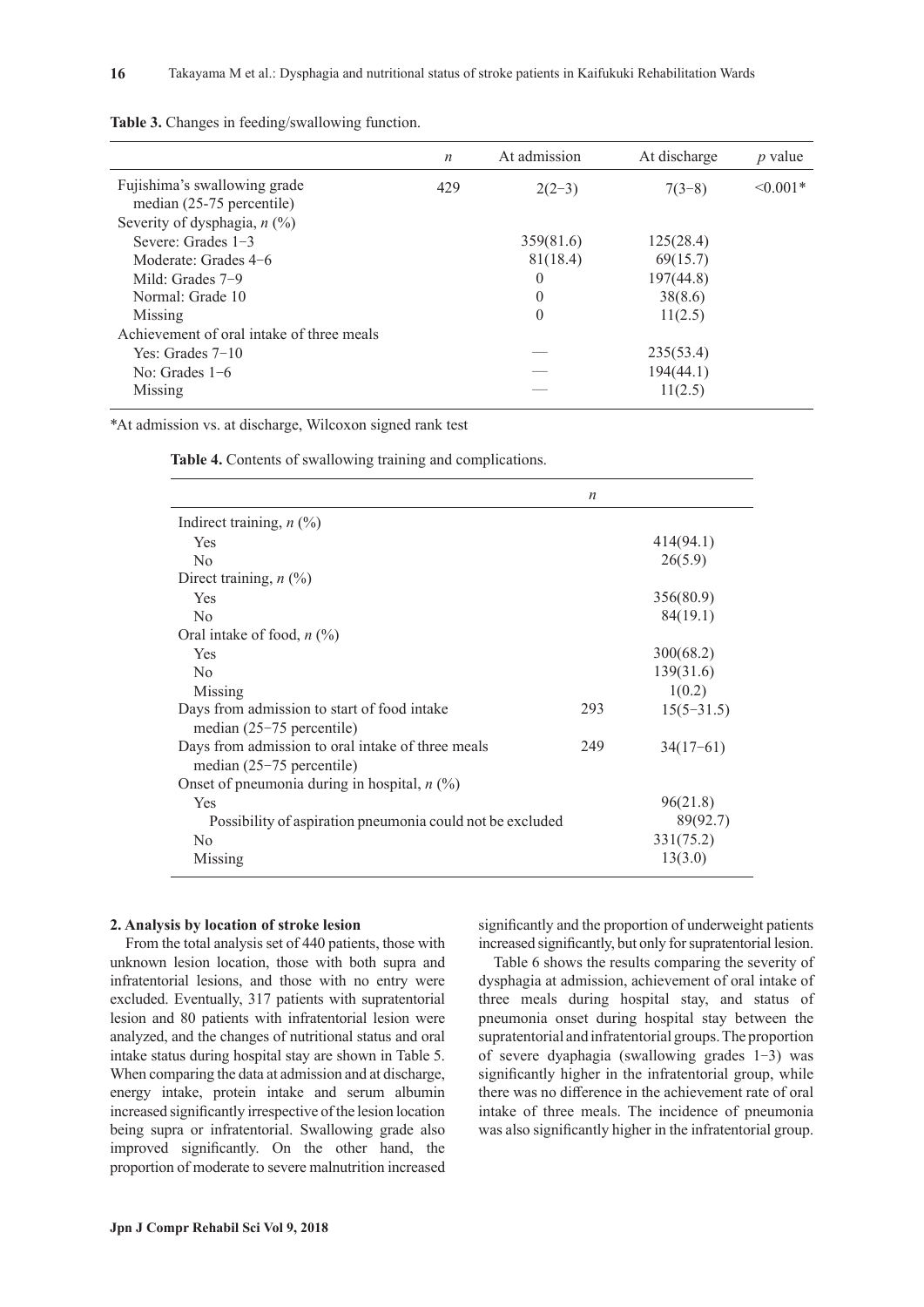|                                         |                    | $\boldsymbol{n}$ |                                                             | At admission                                                      |                                                               | At discharge                                                      | $p$ value               |
|-----------------------------------------|--------------------|------------------|-------------------------------------------------------------|-------------------------------------------------------------------|---------------------------------------------------------------|-------------------------------------------------------------------|-------------------------|
|                                         | Supratentorial 290 |                  |                                                             | $51.5 \pm 10.3$                                                   | $50.2 + 9.1$                                                  |                                                                   | $< 0.001*$              |
| Weight, kg (mean $\pm$ SD)              | Infratentorial     | 71               |                                                             | 53.6±12.2                                                         |                                                               | $52.5 \pm 11.5$                                                   |                         |
| Energy intake, kcal                     | Supratentorial 299 |                  |                                                             | $1,200(1,200-1,288)$                                              |                                                               | $1,324(1,200-1,600)$ <0.001**                                     |                         |
| median (25-75 percentile)               | Infratentorial     | 77               |                                                             | $1,200(1,200-1,405)$                                              |                                                               | $1,500(1,200-1,800)$ <0.001**                                     |                         |
| Protein intake, g                       | Supratentorial 287 |                  |                                                             | $49.5(45-60)$                                                     |                                                               | $59(48-65)$                                                       | $< 0.001**$             |
| median (25-75 percentile)               | Infratentorial     | 71               |                                                             | $60(48-60)$                                                       |                                                               | $60(52-70.1)$                                                     | $0.009**$               |
|                                         | Supratentorial 252 |                  |                                                             | $3.3 \pm 0.4$                                                     |                                                               | $3.5 \pm 0.5$                                                     | $< 0.001*$              |
| Serum albumin, $g/dL$ (mean $\pm$ SD)   | Infratentorial     | 65               |                                                             | $3.4 \pm 0.6$                                                     |                                                               | $3.6 \pm 0.5$                                                     | $0.009*$                |
|                                         |                    |                  |                                                             |                                                                   |                                                               |                                                                   |                         |
|                                         | Supratentorial     |                  | < 82<br>$82 - 92$<br>$92 - 98$<br>>98                       | 74(23.3)<br>131(41.3)<br>69(21.8)<br>18(5.7)                      | < 82<br>$82 - 92$<br>$92 - 98$<br>$>98$                       | 41(12.9)<br>102(32.2)<br>71(22.4)<br>27(8.5)                      | $< 0.001$ <sup>†1</sup> |
| Severity of malnutrition: GNRI, $n$ (%) | Infratentorial     |                  | Missing<br>< 82<br>$82 - 92$<br>$92 - 98$<br>>98<br>Missing | 25(7.9)<br>18(22.5)<br>27(33.8)<br>13(16.3)<br>14(7.5)<br>8(10.0) | Missing<br>< 82<br>$82 - 92$<br>$92 - 98$<br>$>98$<br>Missing | 76(24.0)<br>9(11.3)<br>22(27.5)<br>21(26.3)<br>7(8.8)<br>21(26.3) | $0.109^{+1}$            |
|                                         | Supratentorial     |                  | < 18.5<br>$18.5 - 25$<br>$>25$<br>Missing                   | 75(23.7)<br>198(62.5)<br>27(8.5)<br>17(5.4)                       | < 18.5<br>$18.5 - 25$<br>>25<br>Missing                       | 92(29.0)<br>187(59.0)<br>17(5.4)<br>21(6.6)                       | $0.003^{12}$            |
| BMI category, $n$ (%)                   | Infratentorial     |                  | < 18.5<br>$18.5 - 25$<br>$>25$<br>Missing                   | 18(22.5)<br>50(62.5)<br>6(7.5)<br>6(7.5)                          | < 18.5<br>$18.5 - 25$<br>$>25$<br>Missing                     | 19(23.8)<br>46(57.5)<br>6(7.5)<br>9(11.3)                         | $0.564^{12}$            |
| Fujishima's swallowing grade            | Supratentorial 311 |                  |                                                             | $2(2-3)$                                                          |                                                               | $7(3-8)$                                                          | $<0.001**$              |
| median (25-75 percentile)               | Infratentorial     | 79               |                                                             | $2(2-3)$                                                          |                                                               | $6(2-8)$                                                          | $< 0.001**$             |
|                                         |                    |                  |                                                             |                                                                   |                                                               |                                                                   |                         |

**Table 5.** Changes in nutritional status and oral intake status in patients with supratentorial and those with infratentorial lesions.

\* Paired *t*-test

\*\* Wilcoxon signed rank test

<sup>†1</sup> GNRI <92 vs. ≥92, McNemar's test (Supratentorial:  $n = 229$ , Infratentorial:  $n = 56$ )

<sup>†2</sup> BMI<18.5 vs. ≥18.5, McNemar's test (Supratentorial:  $n = 287$ , Infratentorial:  $n = 68$ )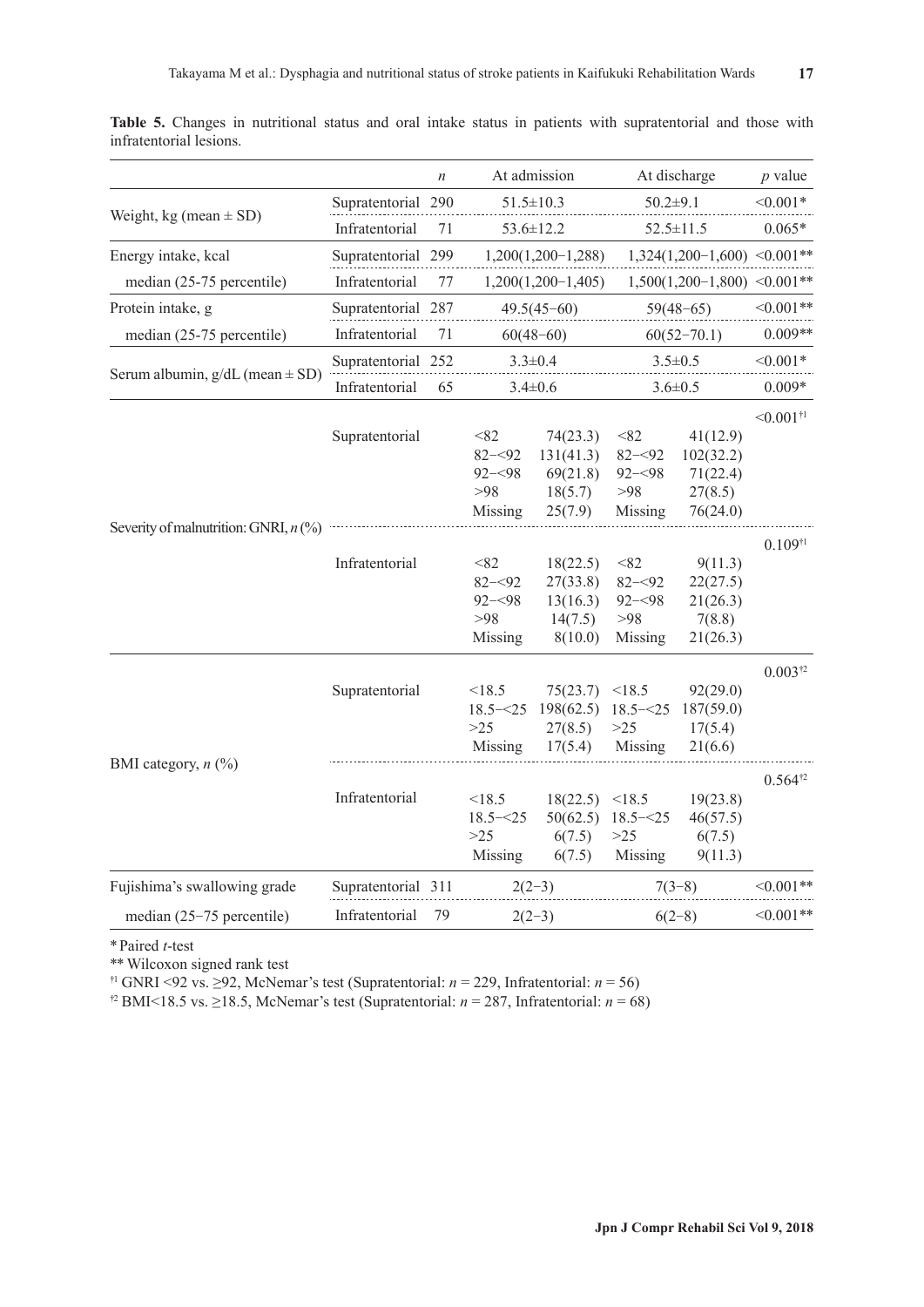|                                                       | Supratentorial, $n$ (%) | Infratentorial, $n$ $(\%)$ | <i>p</i> value       |
|-------------------------------------------------------|-------------------------|----------------------------|----------------------|
| Severity of dysphagia at admission                    |                         |                            | $0.017$ <sup>†</sup> |
| Severe: Grades $1-3$                                  | 253(79.8)               | 73(91.3)                   |                      |
| Moderate: Grades 4–6                                  | 64(20.2)                | 7(8.8)                     |                      |
| Achievement of oral intake of three meals in hospital |                         |                            | $0.344^{\dagger}$    |
| Yes: Grades $7-10$                                    | 172(54.3)               | 39(48.8)                   |                      |
| No: Grades $1-6$                                      | 139(43.8)               | 40(50.0)                   |                      |
| Missing                                               | 6(1.9)                  | 1(1.3)                     |                      |
| Onset of pneumonia in hospital                        |                         |                            | $0.005^{\dagger}$    |
| <b>Yes</b>                                            | 61(19.2)                | 27(33.8)                   |                      |
| No                                                    | 252(79.5)               | 52(65.0)                   |                      |
| Missing                                               | 4(1.3)                  | 1(1.3)                     |                      |

**Table 6.** Comparisons of severity of dysphagia at admission, achievement of oral intake of three meals in hospital, and onset of pneumonia in hospital between subjects with supratentorial lesion and those with infratentorial lesion.

†Chi-squared test (excluding missing data)

## **3. Analysis by history of stroke**

From the total analysis set of 440 patients, those with unknown history of stroke or no entry were excluded. Eventually, 291 patients who had the first stroke and 138 who had recurrent stroke (once or more) were analyzed, and the changes of nutritional status and oral intake status during the hospital stay are shown in Table 7. When comparing the data at admission and at discharge, significant increases in energy intake, protein intake and serum albumin level; significant decrease in moderate to severe malnutrition; and significant improvement in swallowing grade were observed irrespective of first or recurrent stroke. A significant increase in underweight patients was observed only in the first stroke group, while a tendency of increase was found in the recurrent stroke group.

Table 8 shows the results comparing the severity of dysphagia at admission, achievement of oral intake of three meals during hospital stay, and onset of pneumonia during hospital stay between the first stroke and recurrent stroke groups. Although there was no significant difference in the severity of dysphagia at admission, achievement rate of oral intake of three meals was significantly higher in the first stroke group. There was no intergroup difference in the incidence of pneumonia.

## **Discussion**

This study is the first multicenter survey revealing the nutritional status and the situation of swallowing training and swallowing function in stroke patients who required tube feeding at admission to KRW. Two major findings were obtained. First, the proportion of moderate to severe malnutrition exceeded 60% at admission, but decreased significantly to approximately 40% at discharge. Second, the achievement rate of oral intake of three meals was over 50%.

According to a systematic review of nutritional disorders in stroke patients, 6.1-62% of stroke patients were under-nourished [6]. Also, stroke patients with dysphagia have a higher malnutrition risk than those with good swallowing function, and this tendency is more pronounced after the subacute phase than in the acute phase [3]. In our previous study including subjects without dysphagia, the prevalence of moderate to severe malnutrition assessed by GNRI at admission to KRW was approximately 42% [8]. In the present study conducted on patients receiving tube feeding, malnutrition was observed at a higher rate (63.4%), reconfirming the importance of nutritional assessment in patients with dysphagia. In stroke patients, the basal metabolic rate increase is not pronounced in the acute phase [15] and subacute phase [15, 16]. Therefore, setting of the amount of energy administered during tube feeding, and the decreased dietary intake during oral intake due to dysphagia and paraplegia, apraxia, hemispatial neglect, post-stroke depression, fatigue, and anxiety [17] are possible factors that influence the development of malnutrition.

Regarding the decrease in prevalence of malnutrition assessed by GNRI, since both energy and protein intake increased significantly from admission to discharge, this finding probably indicated that nutritional management during hospital stay improved the malnutrition state. However, some reports have shown that serum albumin level, which is used in GNRI calculation, does not reflect the nutritional status of elderly people with disability [18]. Because of the increase in number of underweight patients despite increased intake energy, we cannot exclude the possibility that the amount of energy administered was not adequate to maintain or increase body weight. Serum albumin level and body weight fluctuate depending on the water content in the body and the presence or absence of edema [19]. Therefore, establishment of nutritional indicators with proven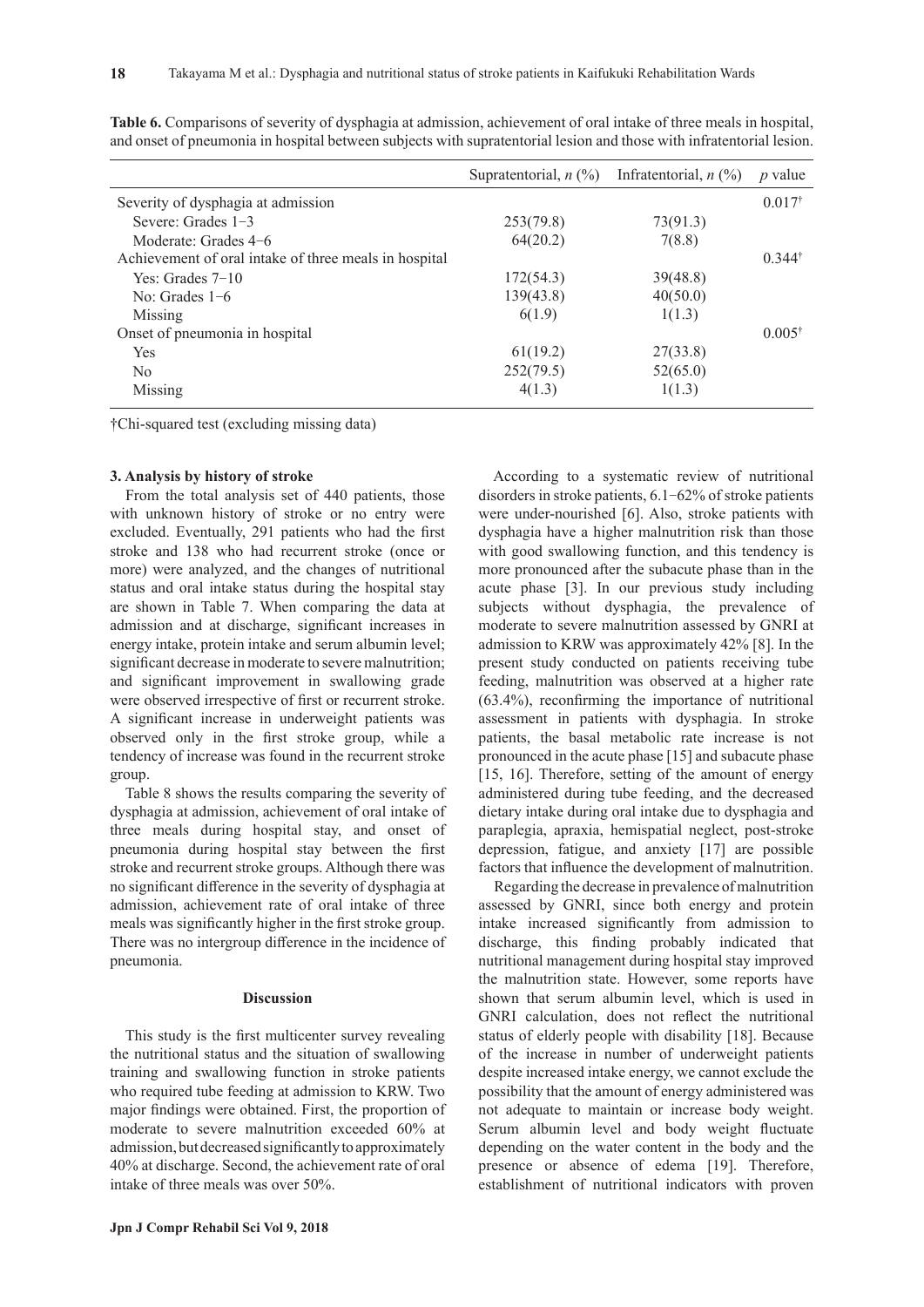|                                         |                    | $\boldsymbol{n}$ |                                                                         | At admission                                                                     |                                                                         | At discharge                                                                    | $p$ value                                      |
|-----------------------------------------|--------------------|------------------|-------------------------------------------------------------------------|----------------------------------------------------------------------------------|-------------------------------------------------------------------------|---------------------------------------------------------------------------------|------------------------------------------------|
|                                         | First              | 261              |                                                                         | $52.5 \pm 10.8$                                                                  | $50.9 + 9.8$                                                            |                                                                                 | $< 0.001*$                                     |
| Weight, kg (mean $\pm$ SD)              | Recurrent          | 128              |                                                                         | $51.1 \pm 10.9$                                                                  |                                                                         | $50.5 \pm 9.7$                                                                  |                                                |
| Energy intake, kcal                     | First              | 277              |                                                                         | $1,200(1,200-1,334.5)$                                                           |                                                                         | $1,400(1,200-1,600)$ <0.001**                                                   |                                                |
| median (25-75 percentile)               | Recurrent          | 130              |                                                                         | $1,200(1,200-1,292.5)$                                                           |                                                                         | $1,250(1,200-1,500)$ <0.001**                                                   |                                                |
| Protein intake, g                       | First              | 262              |                                                                         | $52.5(45-60)$                                                                    |                                                                         | $60(50-67)$                                                                     | $< 0.001**$                                    |
| median (25-75 percentile)               | Recurrent          | 127              |                                                                         | $50(48-60)$                                                                      |                                                                         | $55(48-60)$                                                                     | $0.016**$                                      |
|                                         | First              | 227              |                                                                         | $3.4 \pm 0.5$                                                                    |                                                                         | $3.6 \pm 0.4$                                                                   |                                                |
| Serum albumin, $g/dL$ (mean $\pm$ SD)   | Recurrent          | 114              |                                                                         | $3.3 \pm 0.5$                                                                    |                                                                         | $3.5 \pm 0.5$                                                                   | $< 0.001*$                                     |
| Severity of malnutrition: GNRI, $n$ (%) | First<br>Recurrent |                  | < 82<br>$82 - 92$<br>$92 - 98$<br>$>98$<br>Missing<br>< 82<br>$82 - 92$ | 67(23.0)<br>116(39.9)<br>58(19.89)<br>26(8.9)<br>24(8.2)<br>30(21.7)<br>60(43.5) | < 82<br>$82 - 92$<br>$92 - 98$<br>$>98$<br>Missing<br>< 82<br>$82 - 92$ | 33(11.3)<br>92(31.6)<br>64(22.0)<br>24(8.2)<br>78(26.3)<br>18(13.0)<br>43(31.2) | $0.004$ <sup>†1</sup><br>$0.003$ <sup>†1</sup> |
|                                         |                    |                  | $92 - 98$<br>>98<br>Missing                                             | 30(21.7)<br>8(5.8)<br>10(7.2)                                                    | $92 - 98$<br>$>98$<br>Missing                                           | 33(23.9)<br>14(10.1)<br>30(21.7)                                                | $0.048^{12}$                                   |
| BMI category, $n$ (%)                   | First              |                  | < 18.5<br>$18.5 - 25$<br>$>25$<br>Missing                               | 73(25.1)<br>172(59.1)<br>29(10.0)<br>17(5.8)                                     | < 18.5<br>$18.5 - 25$<br>$>25$<br>Missing                               | 82(28.2)<br>167(57.4)<br>19(6.5)<br>23(7.9)                                     |                                                |
|                                         | Recurrent          |                  | < 18.5<br>$18.5 - 25$<br>$>25$<br>Missing                               | 27(19.6)<br>97(70.3)<br>7(5.1)<br>7(5.1)                                         | < 18.5<br>$18.5 - 25$<br>$>25$<br>Missing                               | 34(24.6)<br>85(61.6)<br>7(5.1)<br>12(8.7)                                       | $0.109^{12}$                                   |
| Fujishima's swallowing grade            | First              | 286              |                                                                         | $2(2-3)$                                                                         | $7(3-9)$                                                                |                                                                                 | $< 0.001**$                                    |
| median (25-75 percentile)               | Recurrent          | 132              | $2(2-3)$                                                                |                                                                                  |                                                                         | $6(2-8)$                                                                        | $<0.001**$                                     |

**Table 7.** Changes in nutritional status and oral intake status in patients with the first stroke and those with recurrent stroke.

\* Paired *t*-test

\*\* Wilcoxon signed rank test

<sup>†1</sup> GNRI <92 vs. ≥92, McNemar's test, (First:  $n = 201$ , Recurrent:  $n = 105$ )

†2 BMI<18.5 vs. ≥18.5, McNemar's test, (First; *n* = 258, Recurrent: *n* = 124)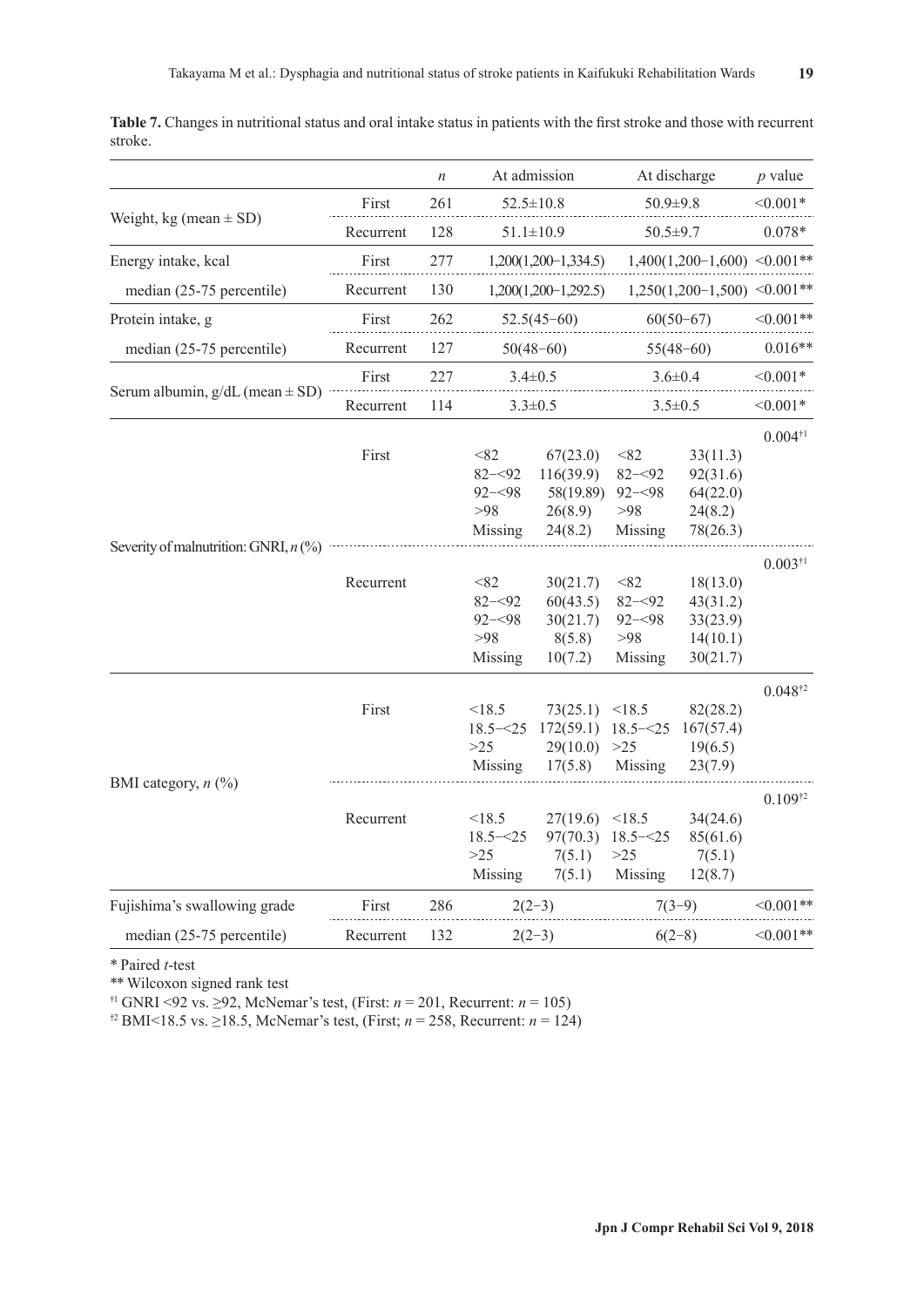|                                                       | First, $n$ $(\%)$ | Recurrent, $n$ $\left(\frac{9}{0}\right)$ | <i>p</i> value    |
|-------------------------------------------------------|-------------------|-------------------------------------------|-------------------|
| Severity of dysphagia at admission                    |                   |                                           | $0.575^*$         |
| Severe: Grades $1-3$                                  | 236(81.1)         | 115(83.3)                                 |                   |
| Moderate: Grades 4–6                                  | 55(18.9)          | 23(16.7)                                  |                   |
| Achievement of oral intake of three meals in hospital |                   |                                           | $0.049^{\dagger}$ |
| Yes: Grades $7-10$                                    | 166(57.0)         | 63(45.7)                                  |                   |
| No: Grades $1-6$                                      | 120(41.2)         | 69(50.0)                                  |                   |
| Missing                                               | 5(1.7)            | 6(4.3)                                    |                   |
| Onset of pneumonia in hospital                        |                   |                                           | $0.602^{\dagger}$ |
| <b>Yes</b>                                            | 62(21.3)          | 33(23.9)                                  |                   |
| No                                                    | 220(75.6)         | 103(74.6)                                 |                   |
| Missing                                               | 9(3.1)            | 2(1.4)                                    |                   |

**Table 8.** Comparisons of severity of dysphagia at admission, achievement of oral intake of three meals in hospital, and onset of pneumonia in hospital between subjects with the first stroke and those with recurrent stroke.

† Chi-squared test (excluding missing data)

validity and reliability for stroke patients is required. In recent years, energy intake corresponding to energy consumed through training and activities is recommended for persons undergoing rehabilitation [20], and it may be necessary to verify the method of setting the required amount of energy.

In the present study, more than 50% of the patients achieved oral intake of three meals at discharge. Many patients with stroke are complicated by dysphagia, and the reported prevalence is as high as 37 to 78% [1], although the prevalence varies depending on the test method. Barer [2] conducted a study on patients with the first stroke who were capable of taking oral medication, and investigated the time course of dysphagia after stroke. According to that study, the prevalence of dysphagia on the day of admission, at 1 week, 1 month and 6 months was 29%, 16%, 2% and 0.4%, respectively, suggesting that mild dysphagia will recover over time. In another report, however, among 47 stroke patients who received tube feeding at 1 month after onset, 36.2% of the patients achieved oral intake of three meals at the time of discharge [9]. The reason why the achievement rate of oral intake of three meals was higher in our present study than in previous study is not clear. It is possible that the implementation rate of indirect and direct swallowing training as well as the involvement of multidisciplinary personnel may have some effects. In addition, considering that another report showed a higher rate of transition to oral intake in patients who received intermittent tube feeding compared to patients receiving nasogastric tube feeding [21], 12% of the patients in the present study were on intermittent tube feeding and this may have also affected the result. In addition, the interquartile range of the time of starting oral intake of three meals in this study was 17 to 61 days, showing that some patients achieved oral intake of three meals more than 2 months after admission to KRW. A previous study showed that dysphagia can be improved up to 3 to 4 months after onset [9]. Therefore, in stroke patients, it is desirable to assess and decide whether transition to oral intake is possible even for patients who have been hospitalized in KRWs for several months.

In the comparisons by lesion location and by history of stroke, some outcomes with significant intergroup differences were observed, such as a high incidence of pneumonia in the infratentorial group and a higher achievement rate of oral intake of three meals in the first stroke group. In the comparison between supratentorial and infratentorial lesions, many patients with infratentorial lesion had severe dysphagia at admission, which may have affected the incidence of pneumonia. However, swallowing grade improved significantly during the period of hospital stay in all groups classified by lesion location or by history of stroke, showing the effectiveness of swallowing training. Therefore, maximum intervention should be given irrespective of the lesion location and stroke history.

This research has the following limitations. First, the research was a retrospective study aiming to survey the current situation, and causal relationship between variables was not analyzed. Second, the validity and reliability of GNRI used as the indicator of nutritional status has not been validated in stroke patients. In addition, a relatively large number of patients had missing GNRI data at discharge. Therefore, there is a possibility that the GNRI may be dissociated from the true malnutrition rate. Third, the method and timing of swallowing training as an intervention, the criteria of transition to oral intake and other measures have not been standardized. Fourth, this research was conducted in affiliated facilities of the directors of Kaifukuki Rehabilitation Ward Association, and there is a possibility that selection bias may have existed.